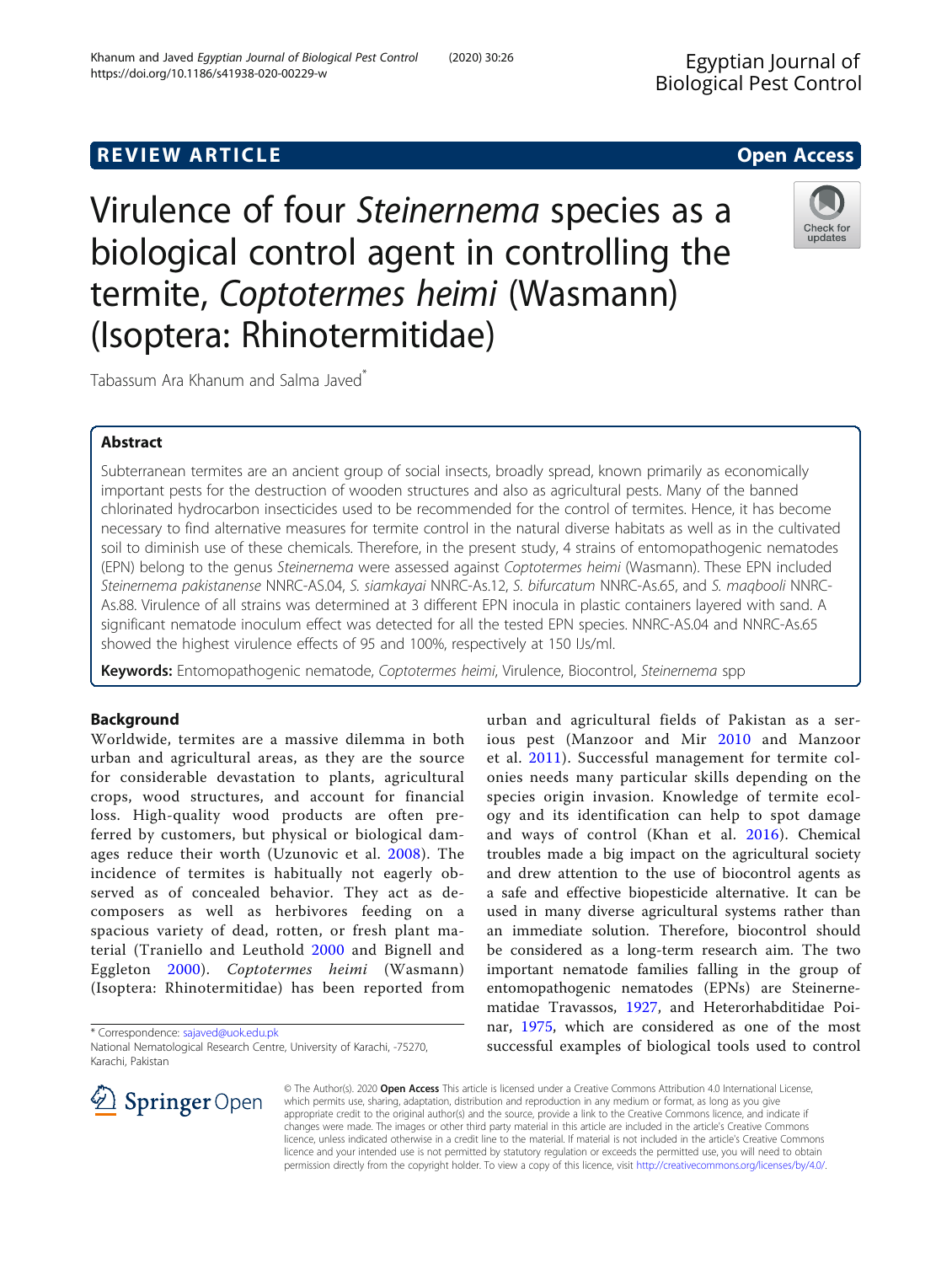soil dwelling insect pests. They possess virtually all the attributes of an ideal biological control agent. They enter the host through the natural openings such as mouth, anus or spiracles, or sometimes by abrasing the intersegmental membranes of the insect cuticle (e.g., Heterorhabditis spp.) (Grewal et al. [2005\)](#page-3-0), reach the hemocoel, release there the cells of symbiotic bacteria from their intestine, which ultimately results in killing the host within 48 h (Askary [2010;](#page-3-0) Askary [2012\)](#page-3-0). Because the nematode symbiotic bacterium kills insects, so quickly, there is no intimate host parasite relationship as characteristic for other insect parasitic nematodes (Shapiro-Ilan et al. [2012\)](#page-3-0).

The aim of this research was to assess the virulence of EPNs, Steinernema species against C. heimi, under laboratory conditions.

#### Materials and methods

#### Target pest

Alive colonies of C. heimi were collected from infested fallen wooden logs of Mangifera indica ([Sapindales:](https://en.wikipedia.org/wiki/Sapindales) Anacardiaceae) from main campus University of Karachi, Karachi, Pakistan (24.9418° N, 67.1207° E) and identified with a help of the key of (Akhtar [1983](#page-3-0)). The termite colonies were bought to the culturing room of National Nematological Research Center (NNRC), University of Karachi (Uok), Karachi, Pakistan and maintained in 1000 ml plastic containers with wooden logs at 28 °C and 75–80% RH till the experiment was executed.

#### Entomopathogenic nematodes

Four species of EPN, Steinernema pakistanense NNRC-AS.04 (Shahina et al. [2001](#page-3-0)), S. siamkayai NNRC-As.12 (Stock et al. [1998\)](#page-3-0), S. bifurcatum NNRC-As.65 (Shahina et al. [2014\)](#page-3-0), and S. maqbooli NNRC-As.88 (Shahina et al. [2013\)](#page-3-0), were reproduced on last larval instar of the greater wax moth, Galleria mellonella L. ([Lepidoptera:](https://www.google.com.pk/search?q=Lepidoptera&stick=H4sIAAAAAAAAAOPgE-LSz9U3MEkvSzEwUeIAsVPijXK1dDPKrfST83NyUpNLMvPz9POL0hPzMotz45NzEouLM9MykxNB4sVW-UUpqUWLWLl9UgsyU_ILSlKLEnewMgIApRBUclgAAAA&sa=X&ved=2ahUKEwjK0LG-v5vnAhXI5KQKHYdzDO0QmxMoATAfegQIDBAR) [Pyralidae](https://en.wikipedia.org/wiki/Pyralidae)), using the method of Dutky ([1964](#page-3-0)). White traps (White [1927](#page-3-0)) were used for the collection of infective juveniles (IJs) of each nematode species and stock up separately in a flask (Pyrex) of a 100 ml with 70 ml distilled water at 10 °C. Infective juveniles were stored for 15 days to employ for experiment.

#### Virulence assay

Active C. heimi termite individuals were collected from a rearing container for virulence assay of 4 EPN species in a plastic container  $(280 \times 160 \times 80)$ mm) separately for each nematode species and concentration. Containers were layered with 45-g sterilized moist soil. Twenty termites were added in each container exposed to 3 different numbers of nematodes viz., 50, 100, and 150 IJs/ml in 2.5 ml distilled water suspension covered with a plastic lid. Concentrations were dropped evenly in containers by a 1000 μl pipette, to evade mingle sterile pipette tips that were changed after each conduct. Simple distilled water 2.5 ml was dispensed in a control treatment. Mortality rate was calculated after 48 h of exposure and the containers were kept at  $28 \pm 2$  °C. Dead termites were transferred in a plastic cavity block  $(4.5 \times 4.5 \text{ cm})$  layered with moist filter paper disk (Whattmann No. 1) to record a nematode emergence. Experiment was carried out twice with 3 replicates at each concentration and EPN species.

#### Statistical analysis

Data were subjected to analysis of variance in SAS (ver. 9.1, SAS Institute, Cary, NC). If the interaction in EPN species and numbers was significant, it was used to explain results. If the interaction was non-significant ( $P <$ 0.05), means were separated with DMRT Duncan's multiple range test (Duncan [1955\)](#page-3-0). Lethal concentration 50 and 90% ( $LC_{50}$  and  $LC_{90}$ ) values, intercept, and chisquare values were analyzed by PROC PROBIT routine of SAS, 2000. Abbott ([1925](#page-3-0)) formula was used to correct mortality percentages as follows.

Mortality  $(\%) = \%$  mortality in treatment– $\%$  mortality in control  $\times$  100% mortality in control

#### Results and discussion

The comparative virulence assay of the 4 EPN species against C. heimi termite was investigated plastic container layered with 45-g sterilized moist soil at  $28 \pm 2^{\circ}$ C in laboratory of NNRC conditions. The analysis of variance showed significant differences among nematode species efficacy on termites (ANOVA  $F = 201.5$ ; df = 3;  $P = 0.05$ ). Nematode inocula also differed significantly (ANOVA  $F = 6.6$ ; df  $= 3$ ;  $P = 0.05$ ) and interaction of the 3 inocula with 4 nematode species, also had marked effect on the pest (ANOVA  $F = 0.8$ ; df = 3;  $P = 0.05$ ). Results demonstrated that the nematode could suppress the populations of C. heimi termite. S. pakistanense NNRC-AS.04 and S. bifurcatum NNRC-As.65 showed higher effects at all application concentrations than S. siamkayai NNRC-As.12 and S. maqbooli NNRC-As.88. The highest mortality rate was achieved when EPNs were applied at the concentrations of 150 IJs/ ml after 48 h (Fig. [1\)](#page-2-0). At the lowest concentration of 50 IJs/ml after 48 h of exposure time, at least 50% of termite were killed by S. pakistanense NNRC-AS.04, showing significant differences with S. siamkayai NNRC-As.12 30% and S. maqbooli NNRC-As.88 25%. Concentrations had a great impact on the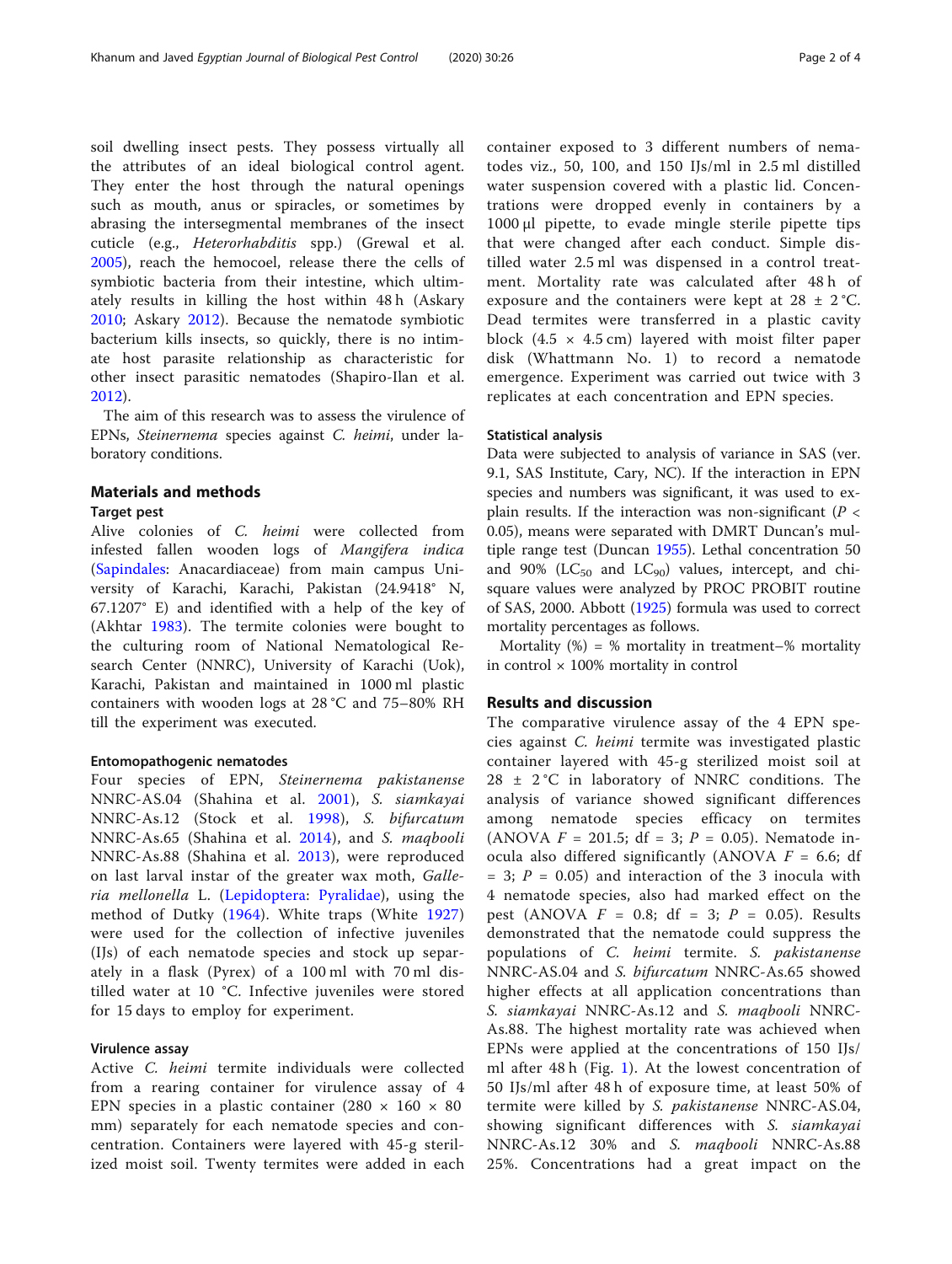<span id="page-2-0"></span>

efficacy of species of nematode (Trdan et al. [2009](#page-3-0)). The increased mortality of termite caused was concentration dependent. At 150 IJs/ml, the highest mortality rate was induced by NNRC-AS.04 (95 and 100%) by NNRC-As.65, while the lowest one was (62%) by NNRC-As.88. Nematode progenies can reproduce in termites, they were clearly seen when dead termites were transferred to vacant cavity block. The  $LC_{50}$ ,  $LC_{90}$  values with P value are shown in Table 1. The overall result showed that S. pakistanense and S. bifurcatum were highly virulent against the target subterranean termite, C. heimi 48 h after application. If nematode reproduction can occur in the target insect, long-term management might be achievable. Similar results of maximum mortality response against termite species Macrotermes in a sand and filter paper assay caused by S. pakistanense were also stated by Shahina and Tabassum ([2010\)](#page-3-0). Razia and Sivaramakrishnan [\(2016\)](#page-3-0) evaluated 3 species of EPN, S. siamkayai, S. pakistanense, and H. indica against subterranean termites, Reticulitermes flavipes and Odontotermis hornei under laboratory conditions. In sand assay method, S. pakistanense showed significant results, causing 100% mortality of both pests within 24 h, followed by S. siamkayai and Heterorhabditis indica, which were applied at 250 IJs/ml at 48 h. Wilson-

Rich et al. ([2007\)](#page-3-0) reported that Zootermopsis angusticollis termite of wet timber showed a susceptibility to concentration-dependent by S. carpocapsae (Mexican strain). Under field conditions, few research studies have been accomplished, using EPNs as a biocontrol agent for termites (Dolinski and Lacey [2007](#page-3-0)). For the pathogenicity against the termite, Macrotermes bellicosus one strain of H. indica and 29 strains of H. sonorensis (Beninese) were tested by Zadji et al. ([2014\)](#page-3-0) and reported that 73% of the isolates parasitized more than 80% of the termite and was influenced by a grouping of biotic and abiotic factors, nematode strain and species. Divya and Sankar ([2009\)](#page-3-0) reported 50% mortality of the termite species, Odontotermes obesus after 36 h of post H. indica application. Termites, strained by chemical and pathogen sub-lethal doses, were more vulnerable by EPNs (San-blass and Gowen 2008). Termites exist and feed in environment that are cool, damp, and with no direct sunlight such as wood materials or soil. These ecological surroundings are perfect for the endurance and association of EPNs, providing the source for the concerned pest management. Investigations suggested that the nematodes are effective to control termite colonies as environmentally secure approach (Askari et al. 2012). During the last 30 years of research, EPNs gain common acceptance, and their

Table 1 Median lethal numbers (LC<sub>50</sub>, LC<sub>90</sub>) of four entomopathogenic nematodes against Coptotermes heimi

| EPN species                         | $L\subseteq$ 50 | LC <sub>90</sub> | Intercept | Chi-sauare | $P$ value |
|-------------------------------------|-----------------|------------------|-----------|------------|-----------|
| Steinernema pakistanense NNRC-AS.04 | 48.32           | 96.2             | 3.706     | 0.0034     | 0.9533    |
| S. siamkayai NNRC-As.12             | 77.67           | 158              | 3.767     | 0.0162     | 0.0162    |
| S. bifurcatum NNRC-As.65            | 54.4            | 117.94           | 3.906     | 0.0859     | 0.7695    |
| S. magbooli NNRC-As.88              | 16.08           | 245.53           | 3.85      | 0.05       | 0.8225    |